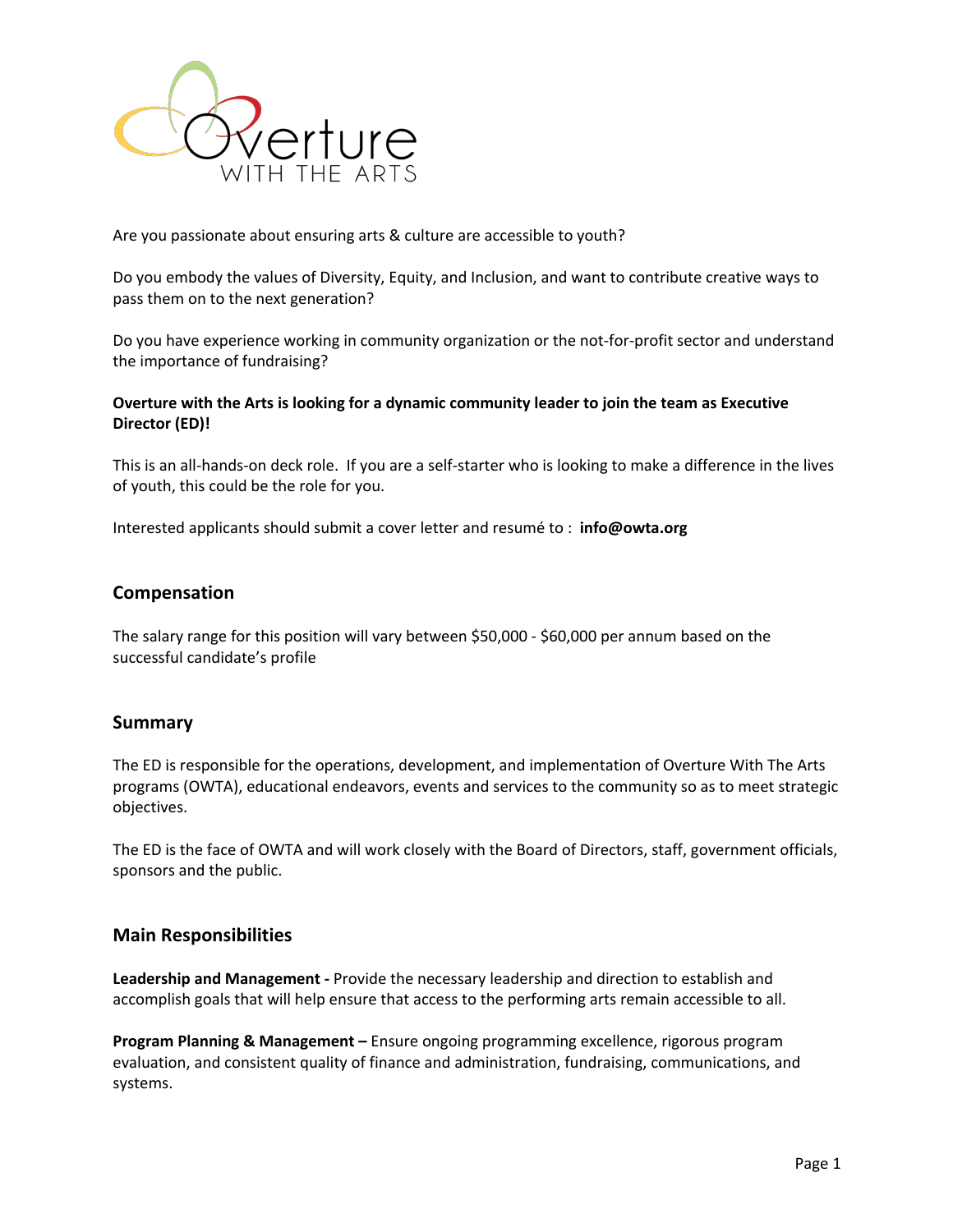

**Operations Planning & Management -** Ensure that the organization's human and financial resources are optimally allocated, managed and meets the expectations of the Board of Directors, and the interest of funders.

**Communications & Fundraising** - Develop and implement an annual communications plan to advance issues of priority for the organization.

## **Ideal Profile Being Sought**

- At least 4 5 years leadership position in organizational or departmental management at an arts or not-for-profit organization
- Post-secondary degree in arts management, community development or related field
- Broad familiarity and knowledge of the arts in general and community arts sector in particular
- Embodiment of the values of Diversity, Equity, and Inclusion
- Proven grant writing skills and fundraising experience
- Unwavering commitment to quality programs and data-driven program evaluation
- Excellence in organizational management with the ability to coach and manage staff set and achieve strategic objectives, and manage a budget
- Past success working with a Board of Directors with the ability to cultivate existing board member relationships
- Strong marketing, public relations, and experience with the ability to engage a wide range of stakeholders and cultures
- Strong written and verbal communication skills; a persuasive and passionate communicator with excellent interpersonal and multidisciplinary project skills
- Action-oriented, entrepreneurial, adaptable, and innovative approach to business planning
- Ability to work effectively in collaboration with diverse groups of people
- Passion, idealism, integrity, positive attitude, mission-driven, and self-directed
- Excellent mastery of English and French